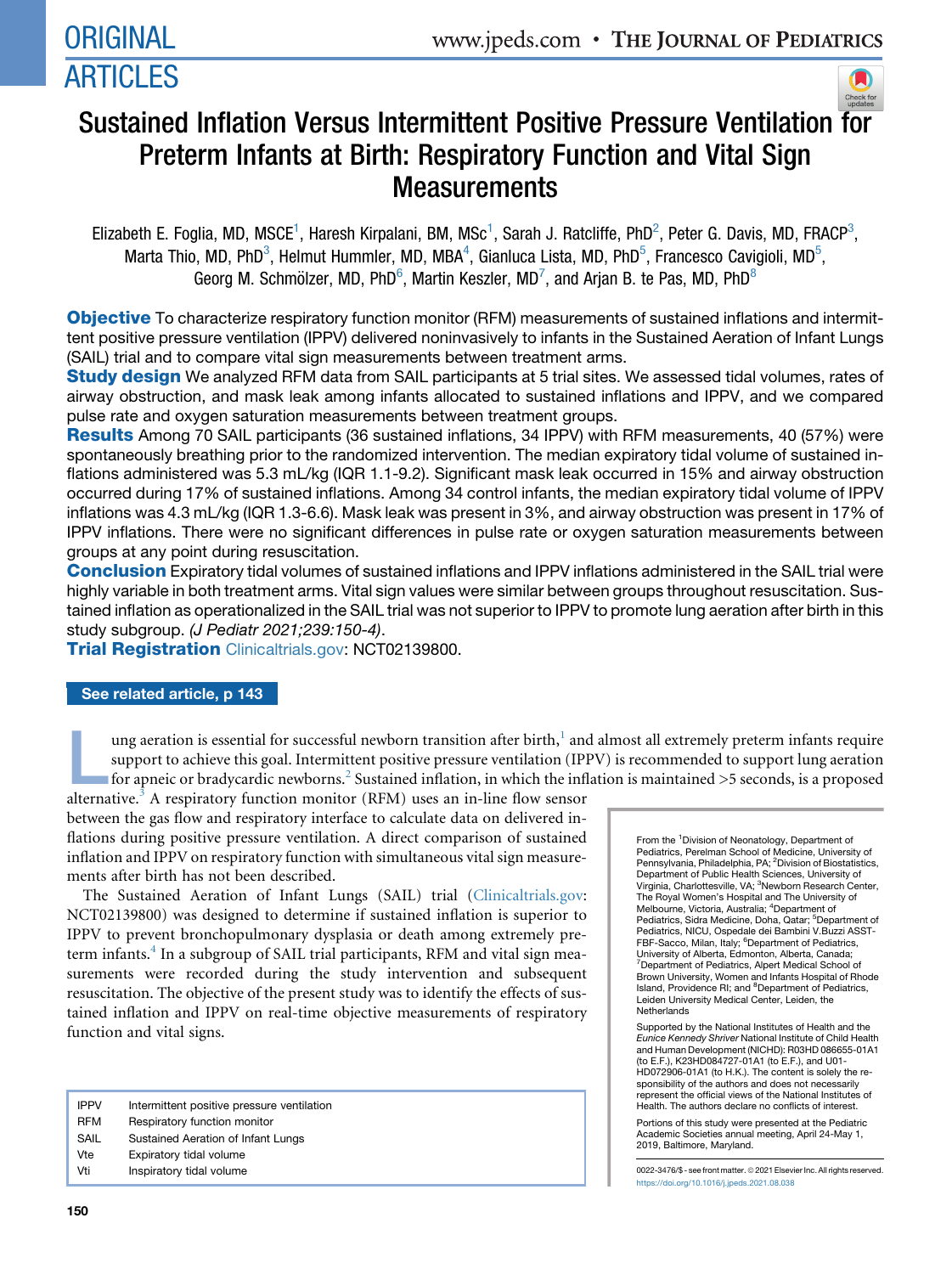#### **Methods**

This was an ancillary study to the multisite international SAIL trial.<sup>[4](#page-3-3)</sup> SAIL randomized eligible infants born between 23 and  $26^{6/7}$  weeks of gestation to receive up to 2 sustained inflations for 15 seconds each with peak inspiratory pressures of 20-25 cm  $H<sub>2</sub>O$ , or IPPV with an initial peak inspiratory pressure of 20 cm  $H_2O$  that was then titrated. Subsequent interventions were based on local protocols. All participants with RFM data recorded from 5 SAIL trial sites were included in this ancillary study. Local Institutional Review Boards approved the SAIL trial, including RFM measurements. Parental informed consent was obtained for all participants. An external data and safety monitoring board was convened to ensure RFM data collection did not impose undue risk.

Respiratory interventions were administered via neonatal facemask or a nasopharyngeal tube connected to T-piece resuscitator. RFM measurements were made with the New-Life Box RFM (Advanced Life Diagnostics) using a sensor (Avea VarFlexFlow Transducer; Vyaire) placed in line between the respiratory device and interface. The sensor signals are used to calculate flow, pressure, volume, mask leak, and respiratory rate. The RFM display was masked or visible to clinicians based on the local practice and/or concurrent enrollment in an ongoing trial (Monitoring Neonatal Resus-citation Trial).<sup>[5](#page-3-4)</sup>

RFM and vital sign signals were synchronized and recorded from the time positive pressure respiratory support was initiated until 5 minutes elapsed or the infant was successfully transitioned to continuous positive airway pressure. One investigator performed breath by breath analysis of all recordings using Pulmochart software (Advanced Life Diagnostics) to ensure signal quality and assess for spontaneous breathing during and between inflations. Only delivered inflations were analyzed. If a spontaneous breath coincided with a delivered inflation, the entire combined inflation was reported as a superimposed breath.

To distinguish IPPV provided as the randomized intervention from IPPV administered during ongoing resuscitation, we defined an intervention phase of IPPV for control infants. This corresponded temporally with the upper 75% distribution of the duration of sustained inflation interventions for infants in the experimental arm.

Operational definitions were as follows: (1) Discrepancy in tidal volumes: [(inspiratory tidal volume, Vti-expiratory tidal volume, Vte)/Vti] \* 100; (2) Significant mask leak: Supraphysiologic inspiratory tidal volume (Vti >60 mL/ kg), with  $\geq 60\%$  discrepancy between Vti and Vte; and (3) Airway obstruction: Inflations with Vti <2 mL/kg, as this volume represents dead space ventilation.

#### Statistical Analyses

Using R-3.6.3 (R Project) and Stata/SE 15 (StataCorp), we summarized RFM measures during the randomized intervention for each group. Because of differences in the timing and duration of sustained inflation and IPPV inflations, we did not directly compare RFM values between treatment groups during the intervention phase. We used simple linear or logistic regression with infant level clustered sandwich estimators to compare RFM measurements between groups in the postintervention phase and vital signs at each minute of resuscitation. A P value of  $<$  .05 was considered statistically significant.

#### **Results**

Of 70 SAIL participants included in this study from August 2014 to September 2017, 34 were randomized to the control arm and 36 to the sustained inflation arm. Baseline characteristics were similar between groups ([Table I](#page-1-0)). Providers delivered 75 sustained inflations to the 36 infants randomized to the intervention arm ([Table II](#page-5-0); available at [www.jpeds.com](http://www.jpeds.com)). Significant mask leak occurred in 15% of sustained inflations and obstruction in 17% of sustained inflations ([Figure 1](#page-2-0), A). Among 34 infants allocated to the control arm, a median of 67 IPPV inflations were provided during the 120 second intervention phase ([Table III](#page-5-1); available at [www.jpeds.com\)](http://www.jpeds.com). Significant mask leak occurred in 3% of IPPV inflations and obstruction was present in 17% of inflations ([Figure 1](#page-2-0), B).

Characteristics of postintervention IPPV for both groups are shown in [Table IV](#page-2-1). Spontaneous breathing during the postintervention phase was observed in 83% of infants in the control group and 90% of infants in the sustained inflation group ( $P = .47$ ). Vital sign measurements did not significantly differ between groups ([Figure 2](#page-5-2); available at [www.jpeds.com](http://www.jpeds.com)).

#### **Discussion**

We report physiologic responses to respiratory interventions delivered during the SAIL trial. Expiratory tidal volumes were highly variable in both groups, and spontaneously breathing was common before and during treatment interventions. Pulse rate and oxygen saturation values were similar between groups.

<span id="page-1-0"></span>The SAIL trial was stopped early due to increased mortality in the first 48 hours of life among infants in the sustained

Table I. Demographic characteristics of SAIL participants with respiratory function monitor recordings

| <b>Characteristics</b>                                  | <b>Control arm</b><br>$(n = 34)$ | <b>Sustained</b><br>inflation arm<br>$(n = 36)$ | P value |
|---------------------------------------------------------|----------------------------------|-------------------------------------------------|---------|
| Gestational age, wk; mean (SD)                          | 25.1(0.9)                        | 25.4(0.8)                                       | .23     |
| Birth weight, q; mean (SD)                              | 769 (160)                        | 817 (184)                                       | .17     |
| Antenatal corticosteroids (complete),<br>n (%)          | 28 (82%)                         | 32 (89%)                                        | .51     |
| Cesarean delivery, n (%)                                | 20 (59%)                         | 23 (64%)                                        | .81     |
| Multiple birth, n (%)                                   | 5(15%)                           | 9(25%)                                          | .37     |
| 1-min Apgar score; median (IQR)                         | $3.5(2-5)$                       | $4(2-5)$                                        | .79     |
| 5-min Apgar score; median (IQR)                         | $7(6-8)$                         | $7(5-9)$                                        | .70     |
| Spontaneously breathing prior to<br>intervention, n (%) | 22 (65%)                         | 18 (50%)                                        | .24     |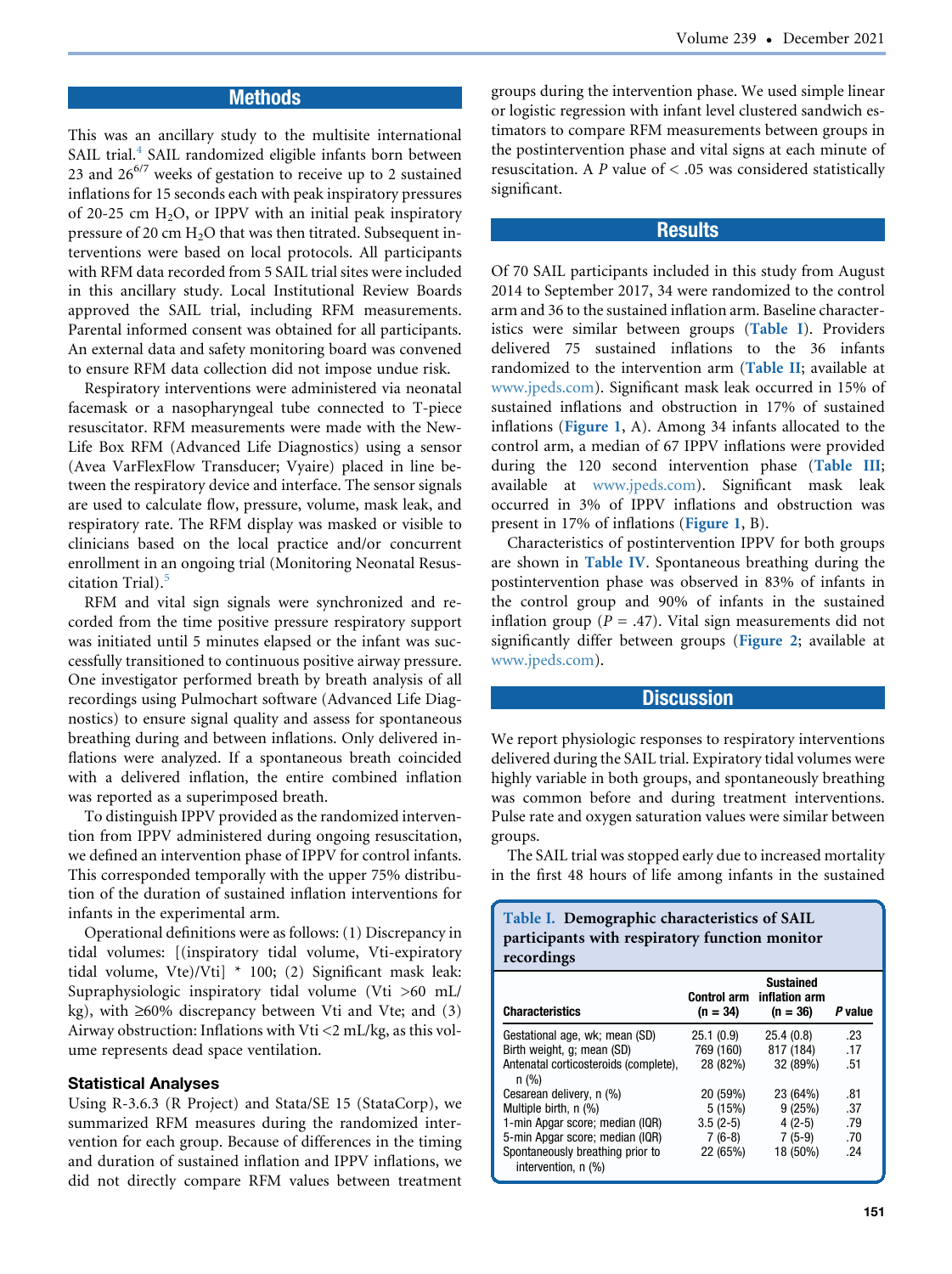<span id="page-2-0"></span>

Figure 1. Vti and Vte for inflations delivered in the intervention phase. A, Sustained inflations. B, IPPV inflations. *IPPV,* intermittent positive pressure ventilation.

<span id="page-2-1"></span>

| Table IV. Characteristics of IPPV inflations applied<br>during the postintervention phase |                                                   |                                                                  |          |  |  |
|-------------------------------------------------------------------------------------------|---------------------------------------------------|------------------------------------------------------------------|----------|--|--|
| <b>Characteristics</b>                                                                    | <b>Control arm</b><br>$(n = 2077)$<br>inflations) | <b>Sustained</b><br>inflation arm<br>$(n = 2855)$<br>inflations) | P value* |  |  |
| Peak inspiratory pressure, cm<br>$H2O$ ; mean (SD)                                        | 24.9 (4.0)                                        | 26.2(2.8)                                                        | .13      |  |  |
| Spontaneous breathing during<br>IPPV, $n$ $\left(\frac{9}{6}\right)$                      | 491 (24)                                          | 556 (20)                                                         | .49      |  |  |
| Vte, mL/kg; median (IQR)                                                                  | $5.7(2.5-10.0)$                                   | $6.3(3.6-9.9)$                                                   | .53      |  |  |
| Discrepancy between Vti and<br>Vte, %; median (IQR)                                       | 12.0 (0-76.3)                                     | $0(0-19.5)$                                                      | .003     |  |  |
| Inflations with significant leak,<br>n (%)                                                | 75 (4%)                                           | $30(1\%)$                                                        | .072     |  |  |
| Inflations with airway<br>obstruction, n (%)                                              | 128 (6%)                                          | 441 (15%)                                                        | .059     |  |  |

IPPV, intermittent positive pressure ventilation.

\*P values from simple linear or logistic regression models with adjustment for clustering by infant. Variables were transformed to normality, as required.

inflation arm, but no causal pathway was identified. Speculative explanations included excessive tidal volumes causing lung injury on the one extreme vs inadequate inflations delaying effective resuscitation and prolonging bradycardia on the other.<sup>[6,](#page-3-5)[7](#page-3-6)</sup> Granular physiologic data recorded in this subset of SAIL participants do not confirm either of these proposed explanations. Consistent with other reports, $8-11$ Vte of delivered sustained inflations varied widely. However, we did not observe systematic patterns of sustained inflation RFM measures likely to cause morbidity or mortality.

The technical realities of providing noninvasive respiratory support in the delivery room are complex. Airway obstruction and mask leak are known impediments, $12-16$ and both were observed in the present study. Mask leak is generally calculated as the difference between Vti and Vte, divided by Vti. A "significant" mask leak is not standardly defined; published definitions range from 30% to 75%.<sup>[13,](#page-3-9)[15-17](#page-3-10)</sup> In addition, some delivered gas remains in the lungs as air replaces liquid to form a functional residual capacity immediately after birth.<sup>[1](#page-3-0),[18](#page-3-11)</sup> Therefore, when Vti and Vte differ during immediate transition, it is difficult to attribute the cause to leak vs functional residual capacity formation. In this study, we report the difference between Vti and Vte simply as discrepancy. Significant leak (defined more stringently as  $\geq 60\%$  discrepancy between Vti and Vte when a supraphysiologic Vti was recorded) was more commonly observed during sustained inflation. This is likely because delivering a prolonged ('sustained') inflation with constant inspiratory gas flow allowed more time to release a supraphysiologic Vti when mask leak was present, compared with brief IPPV inflations.

Spontaneous breathing patterns may impact the effectiveness of both sustained inflation and IPPV. $10,19$  $10,19$  Laryngeal closure during apnea is one cause of airway obstruction that prevents gas delivery to the lung.<sup>[19](#page-3-13)</sup> Further, facemask application precedes apnea in some preterm infants. $20$  Spontaneous breathing with an open glottis may therefore be a modifying factor for sustained inflation to effectively pro-mote lung aeration.<sup>[10,](#page-3-12)[11,](#page-3-15)[21](#page-3-16)</sup> In the present study, 57% of infants were breathing spontaneously after facemask application before receiving either sustained inflation or IPPV, and many breathed during post-intervention IPPV. These findings suggest that spontaneous breaths taken during transition allowed lung aeration and sufficient gas delivery for most SAIL trial participants.

Preclinical models demonstrated sustained inflation to be more effective than IPPV for uniform lung aeration after birth.<sup>[22](#page-3-17)[,23](#page-3-18)</sup> However, there are key differences between the laboratory and clinical environment: experimental animals were anesthetized, and interventions were provided via endotracheal tube (bypassing the upper airway) rather than facemask. Results from controlled animal models may not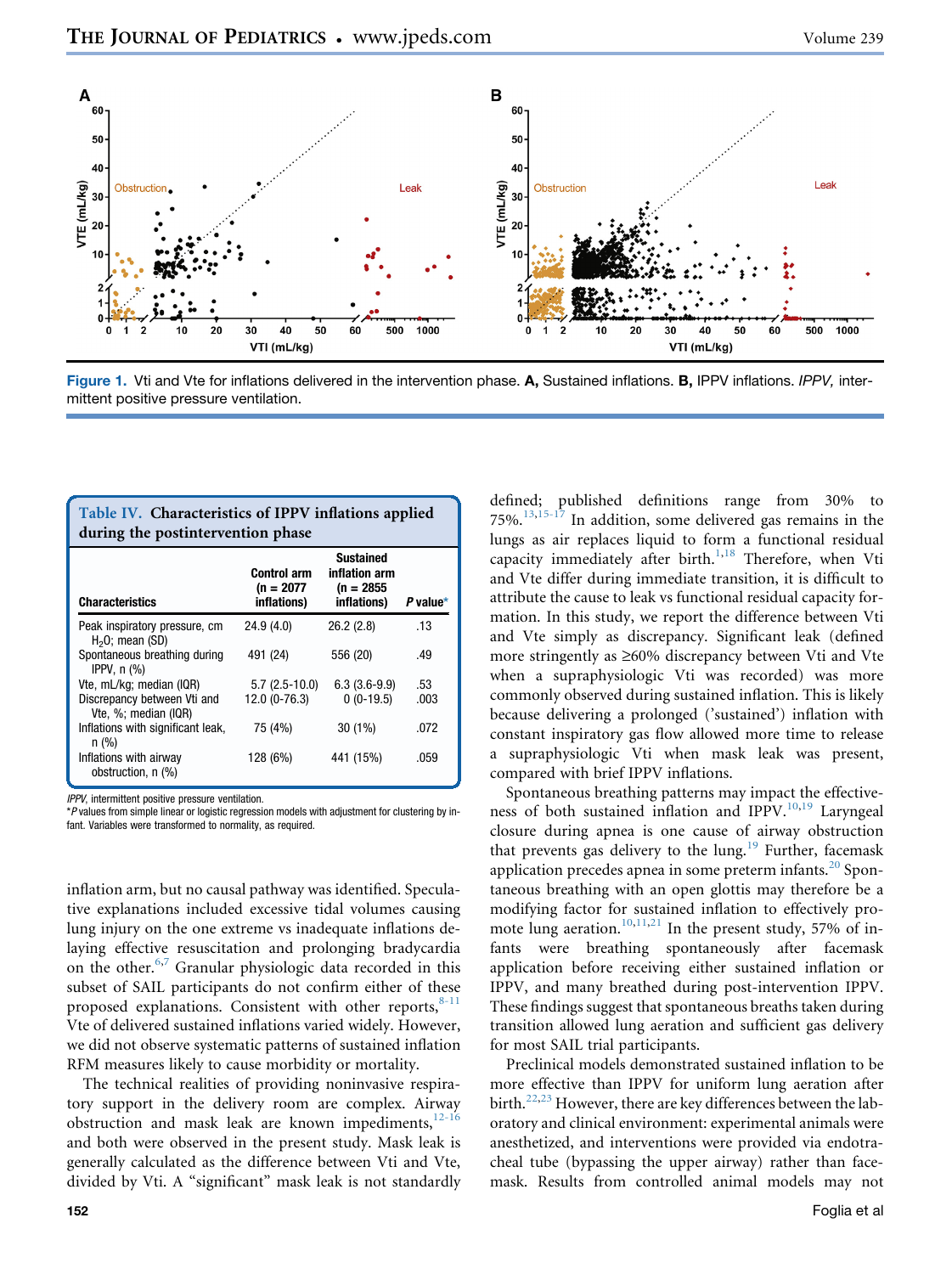adequately reflect the dynamic delivery room setting. In addition, preclinical studies used phase contrast imaging to assess lung aeration, which is not possible clinically. During neonatal transition, rise in heart rate is considered the best and earliest clinical indicator of lung aeration,  $24-26$  which is typically followed by rising oxygen saturation. We found pulse rate and pulse oximetry values to be similar at all time points, suggesting that neither sustained inflation nor IPPV provided superior lung aeration and oxygenation.

We acknowledge several limitations to this analysis. This study included 70 out of 426 (16%) of SAIL participants born when RFM recording was feasible and may not represent all infants enrolled in SAIL. However, RFM recording immediately after birth is not yet uniformly available in all clinical settings. Further, this sample may not provide adequate power to detect more subtle differences in RFM data or vital signs between groups. In addition, many infants were breathing prior to and during delivered inflations; spontaneous breathing efforts could reduce or augment the effectiveness of both sustained inflation and IPPV. Ultimately, this reflects both the pragmatic nature of the SAIL trial and the reality of how respiratory interventions are applied in standard delivery room practice. Finally, we did not adjust for multiple comparisons in this exploratory analysis.

Study strengths include a relatively large compilation of RFM recordings across multiple sites with breath by breath analyses to ensure signal quality. These data contribute to understanding how SAIL trial interventions were administered. Future investigators may consider recording RFM and vital sign measurements as objective outcomes and indicators of how interventions are delivered in the delivery room.

In conclusion, expiratory tidal volumes of sustained inflation and IPPV inflations delivered to infants in the SAIL trial were highly variable, and airway obstruction and mask leak impeded ventilation in both groups. Pulse rate and oxygen saturations were similar between groups throughout the first five minutes of resuscitation. These data suggest that sustained inflation delivered noninvasively does not promote lung aeration better than IPPV in extremely preterm infants.  $\blacksquare$ 

We thank the members of the data safety monitoring board: Drs Myra Wyckoff (chair), Dirk Bassler, and Elaine Boyle.

Submitted for publication Apr 30, 2021; last revision received Jul 30, 2021; accepted Aug 19, 2021.

Reprint requests: Elizabeth E. Foglia, MD, MSCE, Division of Neonatology, Hospital of the University of Pennsylvania, 3400 Spruce St, 8th Floor, Ravdin Building, Philadelphia, PA 19104. E-mail: [foglia@chop.edu](mailto:foglia@chop.edu)

#### **References**

- <span id="page-3-0"></span>1. [te Pas AB, Davis PG, Hooper SB, Morley CJ. From liquid to air: breath](http://refhub.elsevier.com/S0022-3476(21)00920-3/sref1)[ing after birth. J Pediatr 2008;152:607-11.](http://refhub.elsevier.com/S0022-3476(21)00920-3/sref1)
- <span id="page-3-1"></span>2. [Perlman JM, Wyllie J, Kattwinkel J, Wyckoff MH, Aziz K, Guinsburg R,](http://refhub.elsevier.com/S0022-3476(21)00920-3/sref2) [et al. Part 7: neonatal resuscitation: 2015 International Consensus on](http://refhub.elsevier.com/S0022-3476(21)00920-3/sref2) [Cardiopulmonary Resuscitation and Emergency Cardiovascular](http://refhub.elsevier.com/S0022-3476(21)00920-3/sref2) [Care Science with treatment recommendations. Circulation 2015;132:](http://refhub.elsevier.com/S0022-3476(21)00920-3/sref2) [S204-41](http://refhub.elsevier.com/S0022-3476(21)00920-3/sref2).
- <span id="page-3-2"></span>3. [Foglia EE, te Pas AB. Sustained lung inflation: physiology and practice.](http://refhub.elsevier.com/S0022-3476(21)00823-4/sref3) [Clin Perinatol 2016;43:633-46](http://refhub.elsevier.com/S0022-3476(21)00823-4/sref3).
- <span id="page-3-3"></span>4. [Kirpalani H, Ratcliffe SJ, Keszler M, Davis PG, Foglia EE, te Pas AB, et al.](http://refhub.elsevier.com/S0022-3476(21)00823-4/sref4) [Effect of sustained inflations vs intermittent positive pressure ventilation](http://refhub.elsevier.com/S0022-3476(21)00823-4/sref4) [on bronchopulmonary dysplasia or death among extremely preterm in](http://refhub.elsevier.com/S0022-3476(21)00823-4/sref4)[fants: the SAIL Randomized Clinical Trial. JAMA 2019;321:1165-75.](http://refhub.elsevier.com/S0022-3476(21)00823-4/sref4)
- <span id="page-3-4"></span>5. van Zanten HA, Kuypers K, van Zwet EW, van Vonderen JJ, Kamlin O, Springer L, et al. A multi-centre randomised controlled trial of respiratory function monitoring during stabilisation of very preterm infants at birth. Resuscitation 2021. <https://doi.org/10.1016/j.resuscitation.2021.07.012>
- <span id="page-3-5"></span>6. [Kirpalani H, Keszler M, Foglia EE, Davis P, Ratcliffe S. Considering the](http://refhub.elsevier.com/S0022-3476(21)00823-4/sref6) [validity of the SAIL Trial—a navel gazers guide to the SAIL Trial. Front](http://refhub.elsevier.com/S0022-3476(21)00823-4/sref6) [Pediatr 2019;7:495.](http://refhub.elsevier.com/S0022-3476(21)00823-4/sref6)
- <span id="page-3-6"></span>7. [Jobe AH. Unanticipated deaths in randomized controlled trials of very](http://refhub.elsevier.com/S0022-3476(21)00823-4/sref7) [premature infants. J Pediatr 2019;215:252-6.](http://refhub.elsevier.com/S0022-3476(21)00823-4/sref7)
- <span id="page-3-7"></span>8. Poulton DA, Schmölzer GM, Morley CJ, Davis PG. Assessment of chest [rise during mask ventilation of preterm infants in the delivery room.](http://refhub.elsevier.com/S0022-3476(21)00823-4/sref8) [Resuscitation 2011;82:175-9](http://refhub.elsevier.com/S0022-3476(21)00823-4/sref8).
- 9. [Dawson JA, Gerber A, Kamlin COF, Davis PG, Morley CJ. Providing](http://refhub.elsevier.com/S0022-3476(21)00823-4/sref9) [PEEP during neonatal resuscitation: which device is best? J Paediatr](http://refhub.elsevier.com/S0022-3476(21)00823-4/sref9) [Child Health 2011;47:698-703.](http://refhub.elsevier.com/S0022-3476(21)00823-4/sref9)
- <span id="page-3-12"></span>10. [van Vonderen JJ, Hooper SB, Hummler HD, Lopriore E, te Pas AB. Ef](http://refhub.elsevier.com/S0022-3476(21)00823-4/sref10)[fects of a sustained inflation in preterm infants at birth. J Pediatr](http://refhub.elsevier.com/S0022-3476(21)00823-4/sref10) [2014;165:903-8.e1.](http://refhub.elsevier.com/S0022-3476(21)00823-4/sref10)
- <span id="page-3-15"></span>11. [van Vonderen JJ, Lista G, Cavigioli F, Hooper SB, te Pas AB. Effectivity of](http://refhub.elsevier.com/S0022-3476(21)00823-4/sref11) ventilation by measuring expired  $CO<sub>2</sub>$  [and RIP during stabilisation of pre](http://refhub.elsevier.com/S0022-3476(21)00823-4/sref11)[term infants at birth. Arch Dis Child Fetal Neonatal Ed 2015;100:F514-8](http://refhub.elsevier.com/S0022-3476(21)00823-4/sref11).
- <span id="page-3-8"></span>12. Kaufman J, Schmölzer GM, Kamlin COF, Davis PG. Mask ventilation of [preterm infants in the delivery room. Arch Dis Child Fetal Neonatal Ed](http://refhub.elsevier.com/S0022-3476(21)00823-4/sref12) [2013;98:F405-10.](http://refhub.elsevier.com/S0022-3476(21)00823-4/sref12)
- <span id="page-3-9"></span>13. Schmölzer GM, Dawson JA, Kamlin COF, O'Donnell CP, Morley CJ, [Davis PG. Airway obstruction and gas leak during mask ventilation of](http://refhub.elsevier.com/S0022-3476(21)00823-4/sref13) [preterm infants in the delivery room. Arch Dis Child Fetal Neonatal](http://refhub.elsevier.com/S0022-3476(21)00823-4/sref13) [Ed 2011;96:F254-7.](http://refhub.elsevier.com/S0022-3476(21)00823-4/sref13)
- 14. Schmölzer GM, Kamlin OCOF, O'Donnell CPF, Dawson JA, Morley CJ, [Davis PG. Assessment of tidal volume and gas leak during mask ventila](http://refhub.elsevier.com/S0022-3476(21)00823-4/sref14)[tion of preterm infants in the delivery room. Arch Dis Child Fetal](http://refhub.elsevier.com/S0022-3476(21)00823-4/sref14) [Neonatal Ed 2010;95:F393-7](http://refhub.elsevier.com/S0022-3476(21)00823-4/sref14).
- <span id="page-3-10"></span>15. [Schilleman K, van der Pot CJM, Hooper SB, Lopriore E, Walther FJ, te](http://refhub.elsevier.com/S0022-3476(21)00823-4/sref15) [Pas AB. Evaluating manual inflations and breathing during mask venti](http://refhub.elsevier.com/S0022-3476(21)00823-4/sref15)[lation in preterm infants at birth. J Pediatr 2013;162:457-63](http://refhub.elsevier.com/S0022-3476(21)00823-4/sref15).
- 16. [Yang KC, Te Pas AB, Weinberg DD, Foglia EE. Corrective steps to](http://refhub.elsevier.com/S0022-3476(21)00823-4/sref16) [enhance ventilation in the delivery room. Arch Dis Child Fetal Neonatal](http://refhub.elsevier.com/S0022-3476(21)00823-4/sref16) [Ed 2020;105:605-8.](http://refhub.elsevier.com/S0022-3476(21)00823-4/sref16)
- 17. [van Vonderen JJ, Kamlin CO, Dawson JA, Walther FJ, Davis PG, te](http://refhub.elsevier.com/S0022-3476(21)00823-4/sref17) [Pas AB. Mask versus nasal tube for stabilization of preterm infants at](http://refhub.elsevier.com/S0022-3476(21)00823-4/sref17) [birth: respiratory function measurements. J Pediatr 2015;167:81-5.e1.](http://refhub.elsevier.com/S0022-3476(21)00823-4/sref17)
- <span id="page-3-11"></span>18. [Hooper SB, Siew ML, Kitchen MJ, te Pas AB. Establishing functional re](http://refhub.elsevier.com/S0022-3476(21)00823-4/sref18)[sidual capacity in the non-breathing infant. Semin Fetal Neonatal Med](http://refhub.elsevier.com/S0022-3476(21)00823-4/sref18) [2013;18:336-43.](http://refhub.elsevier.com/S0022-3476(21)00823-4/sref18)
- <span id="page-3-13"></span>19. [Crawshaw JR, Kitchen MJ, Binder-Heschl C, Thio M, Wallace MJ,](http://refhub.elsevier.com/S0022-3476(21)00823-4/sref19) [Kerr LT, et al. Laryngeal closure impedes non-invasive ventilation at](http://refhub.elsevier.com/S0022-3476(21)00823-4/sref19) [birth. Arch Dis Child Fetal Neonatal Ed 2018;103:F112-9](http://refhub.elsevier.com/S0022-3476(21)00823-4/sref19).
- <span id="page-3-14"></span>20. Kuypers KLAM, Lamberska T, Martherus T, Dekker J, Böhringer S, [Hooper SB, et al. The effect of a face mask for respiratory support on](http://refhub.elsevier.com/S0022-3476(21)00823-4/sref20) [breathing in preterm infants at birth. Resuscitation 2019;144:178-84](http://refhub.elsevier.com/S0022-3476(21)00823-4/sref20).
- <span id="page-3-16"></span>21. [Lista G, Cavigioli F, Castoldi F, Zimmermann LJI. Sustained inflation: pro](http://refhub.elsevier.com/S0022-3476(21)00823-4/sref21)[phylactic or rescue maneuver? Semin Fetal Neonatal Med 2016;21:135-8.](http://refhub.elsevier.com/S0022-3476(21)00823-4/sref21)
- <span id="page-3-17"></span>22. [te Pas AB, Siew M, Wallace MJ, Kitchen MJ, Fouras A, Lewis RA, et al.](http://refhub.elsevier.com/S0022-3476(21)00823-4/sref22) [Establishing functional residual capacity at birth: the effect of sustained](http://refhub.elsevier.com/S0022-3476(21)00823-4/sref22) [inflation and positive end-expiratory pressure in a preterm rabbit model.](http://refhub.elsevier.com/S0022-3476(21)00823-4/sref22) [Pediatr Res 2009;65:537-41](http://refhub.elsevier.com/S0022-3476(21)00823-4/sref22).
- <span id="page-3-18"></span>23. [te Pas AB, Siew M, Wallace MJ, Kitchen MJ, Fouras A, Lewis RA, et al. Effect](http://refhub.elsevier.com/S0022-3476(21)00823-4/sref23) [of sustained inflation length on establishing functional residual capacity at](http://refhub.elsevier.com/S0022-3476(21)00823-4/sref23) [birth in ventilated premature rabbits. Pediatr Res 2009;66:295-300.](http://refhub.elsevier.com/S0022-3476(21)00823-4/sref23)
- <span id="page-3-19"></span>24. [Hooper SB, Fouras A, Siew ML, Wallace MJ, Kitchen MJ, te Pas AB, et al.](http://refhub.elsevier.com/S0022-3476(21)00823-4/sref24) Expired CO<sub>2</sub> [levels indicate degree of lung aeration at birth. PLoS One](http://refhub.elsevier.com/S0022-3476(21)00823-4/sref24) [2013;8:e70895](http://refhub.elsevier.com/S0022-3476(21)00823-4/sref24).

Sustained Inflation Versus Intermittent Positive Pressure Ventilation for Preterm Infants at Birth: Respiratory Function and Vital Sign Measurements 153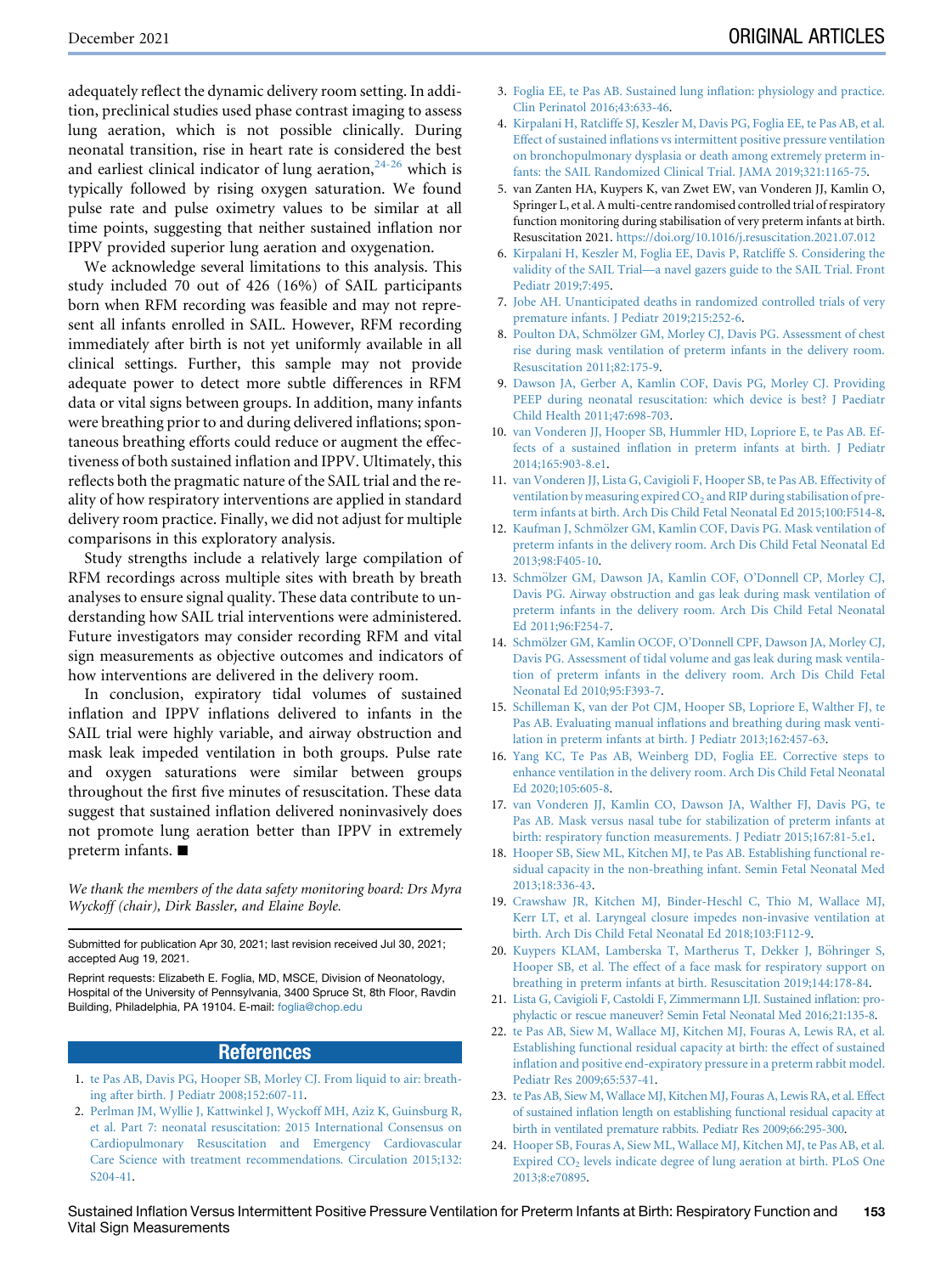- 25. [Blank D, Rich W, Leone T, Garey D, Finer N. Pedi-cap color change pre](http://refhub.elsevier.com/S0022-3476(21)00823-4/sref25)[cedes a significant increase in heart rate during neonatal resuscitation.](http://refhub.elsevier.com/S0022-3476(21)00823-4/sref25) [Resuscitation 2014;85:1568-72.](http://refhub.elsevier.com/S0022-3476(21)00823-4/sref25)
- 26. [Foglia EE, te Pas AB. Effective ventilation: the most critical intervention](http://refhub.elsevier.com/S0022-3476(21)00823-4/sref26) [for successful delivery room resuscitation. Semin Fetal Neonatal Med](http://refhub.elsevier.com/S0022-3476(21)00823-4/sref26) [2018;23:340-6](http://refhub.elsevier.com/S0022-3476(21)00823-4/sref26).

### 50 Years Ago in THE JOURNAL OF PEDIATRICS

## Phototherapy: From Novelty to Routine

Kaplan E, Herz F, Schere E, Robinson LD. Phototherapy in ABO hemolytic disease of the newborn infant. J Pediatr 1971:911-4.

Fifty years ago in *The Journal*, Kaplan et al described the efficacy of phototherapy for treatment of ABO hemolytic<br>disease of the newborn (ABO-HDN) in the nursery at Sinai Hospital of Baltimore. The article was published after the hospital implemented phototherapy in 1969. Of 58 infants with ABO-HDN, researchers assigned 29 infants to receive phototherapy and 29 untreated controls. The 2 groups were further divided into mild or severe onset of disease, classified as serum bilirubin less than or greater than 0.5 mg/dL rate of rise per hour, respectively. Serum bilirubin levels were assessed at regular intervals for the first 3 days of life. Eight of the 11 untreated infants with severe onset of disease had increased serum bilirubin levels after 24 hours. In contrast, only 4 of the 13 infants with severe onset of disease who were treated with phototherapy had increased bilirubin at 24 hours. Infants who were treated with phototherapy had lower peak serum bilirubin and reached said peak earlier in their hospitalization. Despite these results, the authors cautioned that phototherapy, as a novel treatment, may carry unforeseen adverse effects. Seven untreated and 2 treated infants required exchange transfusion, accounting for 15% of the total cohort—a number that seems unthinkable in 2021.

Today, phototherapy is the standard of care for newborns with indirect hyperbilirubinemia of any origin. The technology has evolved from the "ten 20-watt daylight fluorescent bulbs" used in Kaplan's nursery to special "bili lights" optimized for specific light wavelengths and fiberoptic blankets. Phototherapy and the introduction of intravenous immunoglobulin to reduce hemolysis have limited the use of exchange transfusion. Patients with ABO-HDN requiring exchange transfusion are sufficiently rare to merit a case report, and many neonatology fellows have never performed the procedure.<sup>[1](#page-4-0)[,2](#page-4-1)</sup> In contrast, every pediatric intern has ordered phototherapy.

The authors may be relieved to know that most adverse effects of phototherapy are easily prevented with judicious initiation, attention to temperature control, eye coverings, and appropriate hydration, making it one of the safest interventions in the neonatal intensive care unit. The use of phototherapy to prevent the need for exchange transfusion should be considered an exemplar of progress in pediatric medicine.

> Anne L. Smazal, MD, MS Department of Neonatology Lurie Children's Hospital/McGaw Medical Center of Northwestern University Chicago, Illinois

#### References

- <span id="page-4-0"></span>1. [Metcalf RA, Khan J, Andrews J, Mayock D, Billimoria Z, Pagano MB. Severe ABO hemolytic disease of the newborn requiring exchange trans](http://refhub.elsevier.com/S0022-3476(21)00920-3/sref1)[fusion. J Pediatr Hematol Oncol 2019;41:632-4.](http://refhub.elsevier.com/S0022-3476(21)00920-3/sref1)
- <span id="page-4-1"></span>2. [Philip AGS. Historical perspectives: the rise and fall of exchange transfusion. NeoReviews 2003;41:69-74](http://refhub.elsevier.com/S0022-3476(21)00920-3/sref2).